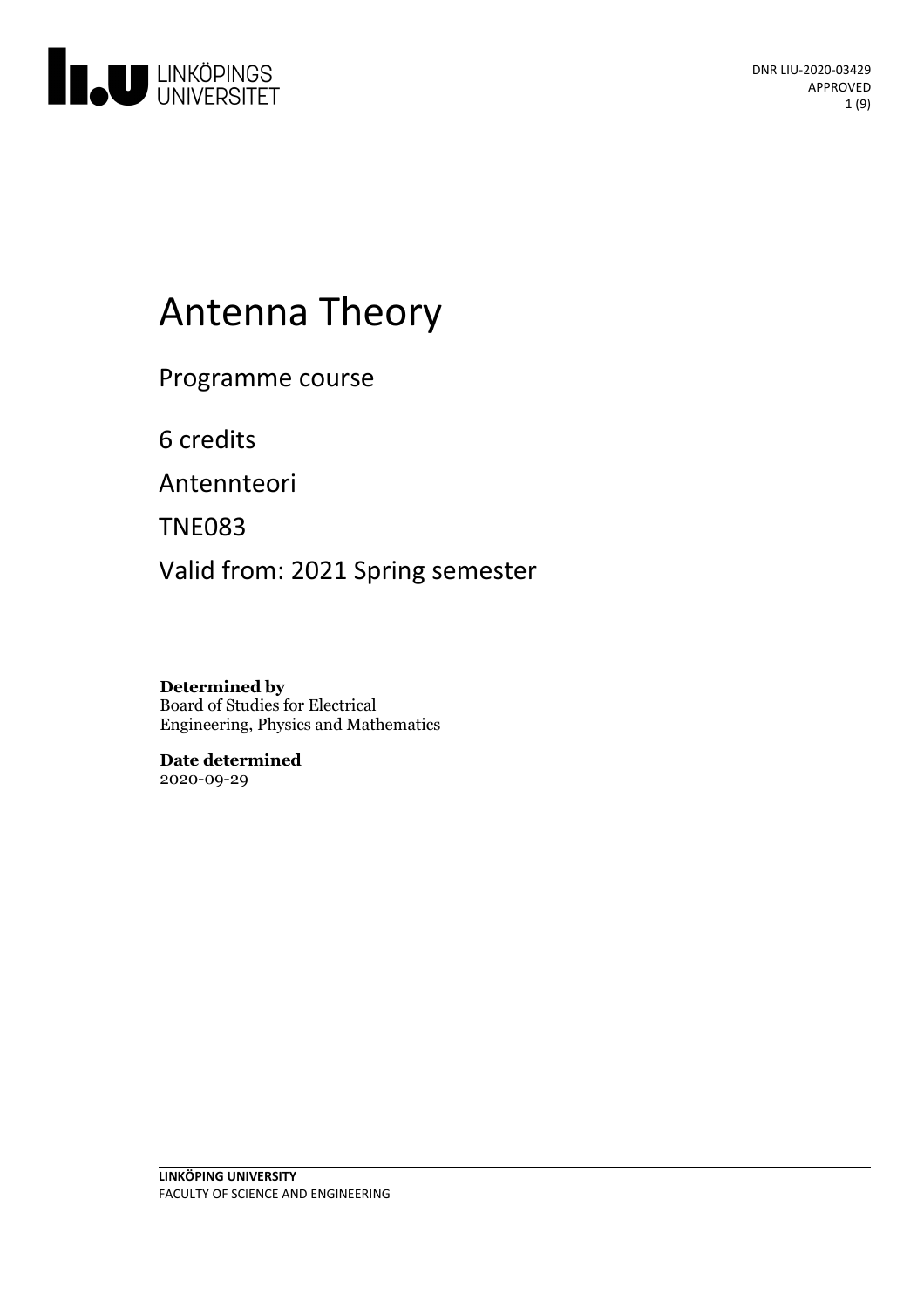# Main field of study

Electrical Engineering

Course level

Second cycle

### Advancement level

A1X

# Course offered for

- Master's Programme in Communication Systems
- Master's Programme in Electronics Engineering
- Electronics Design Engineering, M Sc in Engineering
- Applied Physics and Electrical Engineering International, M Sc in Engineering
- Applied Physics and Electrical Engineering, M Sc in Engineering

# **Prerequisites**

Radio (high) frequency electronics, Electromagnetism, Microwave engineering.

# Intended learning outcomes

The course will provide basic knowledge of antenna theory and technology, and introduce the basic theory that underpins antenna design technology. After this course the student should

- Be able to interpret different parameters and properties used to
- 
- characterize antennas. Analyse the basic antenna problems. Perform and master fundamental descriptions of antenna properties. Critically formulate an appropriate model and calculate properties of
- common antenna types.

### Course content

Fundamentals of antenna theory and techniques, electromagnetic wave propagation and power flow, common antenna types, antenna array techniques, systems and characterization considerations, antenna matching techniques.

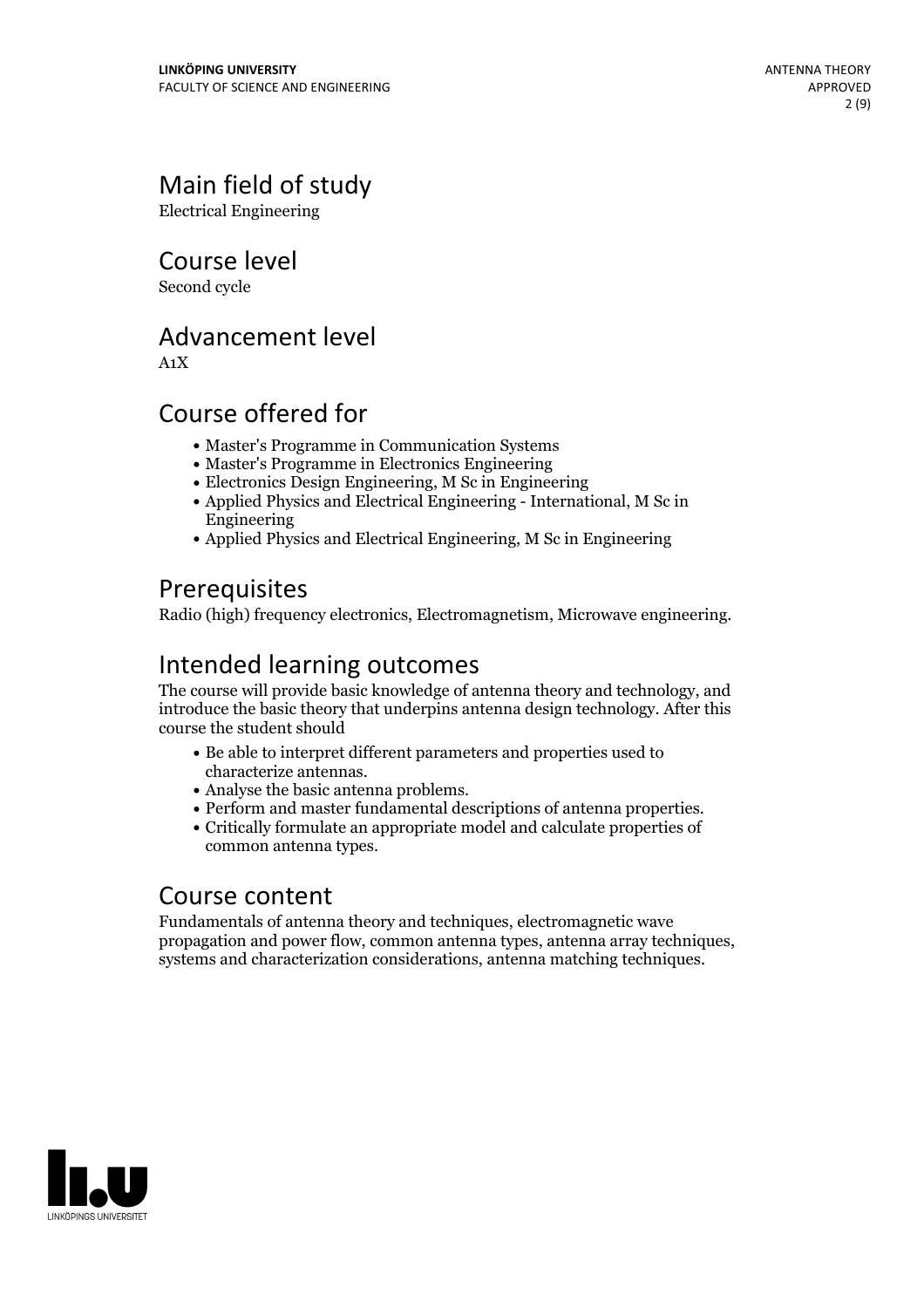# Teaching and working methods

The course will include lectures, laborations, laboratory report and a written exam. The course includes three computer laborations and one measurment laboration.

### Examination

| TEN <sub>1</sub> | Written examination | 5 credits | U, 3, 4, 5 |
|------------------|---------------------|-----------|------------|
| LAB <sub>1</sub> | Laboratory work     | 1 credits | U.G        |

### Grades

Four-grade scale, LiU, U, 3, 4, 5

# Other information

#### **About teaching and examination language**

The teaching language is presented in the Overview tab for each course. The examination language relates to the teaching language as follows:

- If teaching language is Swedish, the course as a whole or in large parts, is taught in Swedish. Please note that although teaching language is Swedish, parts of the course could be given in English. Examination language is
- Swedish.<br>• If teaching language is Swedish/English, the course as a whole will be taught in English if students without prior knowledge of the Swedish language participate. Examination language is Swedish or English
- $\bullet$  If teaching language is English, the course as a whole is taught in English. Examination language is English.

#### **Other**

The course is conducted in a manner where both men's and women's

experience and knowledge are made visible and developed. The planning and implementation of <sup>a</sup> course should correspond to the course syllabus. The course evaluation should therefore be conducted with the course syllabus as a starting point.

### Department

Institutionen för teknik och naturvetenskap

# Director of Studies or equivalent

Kjell Karlsson

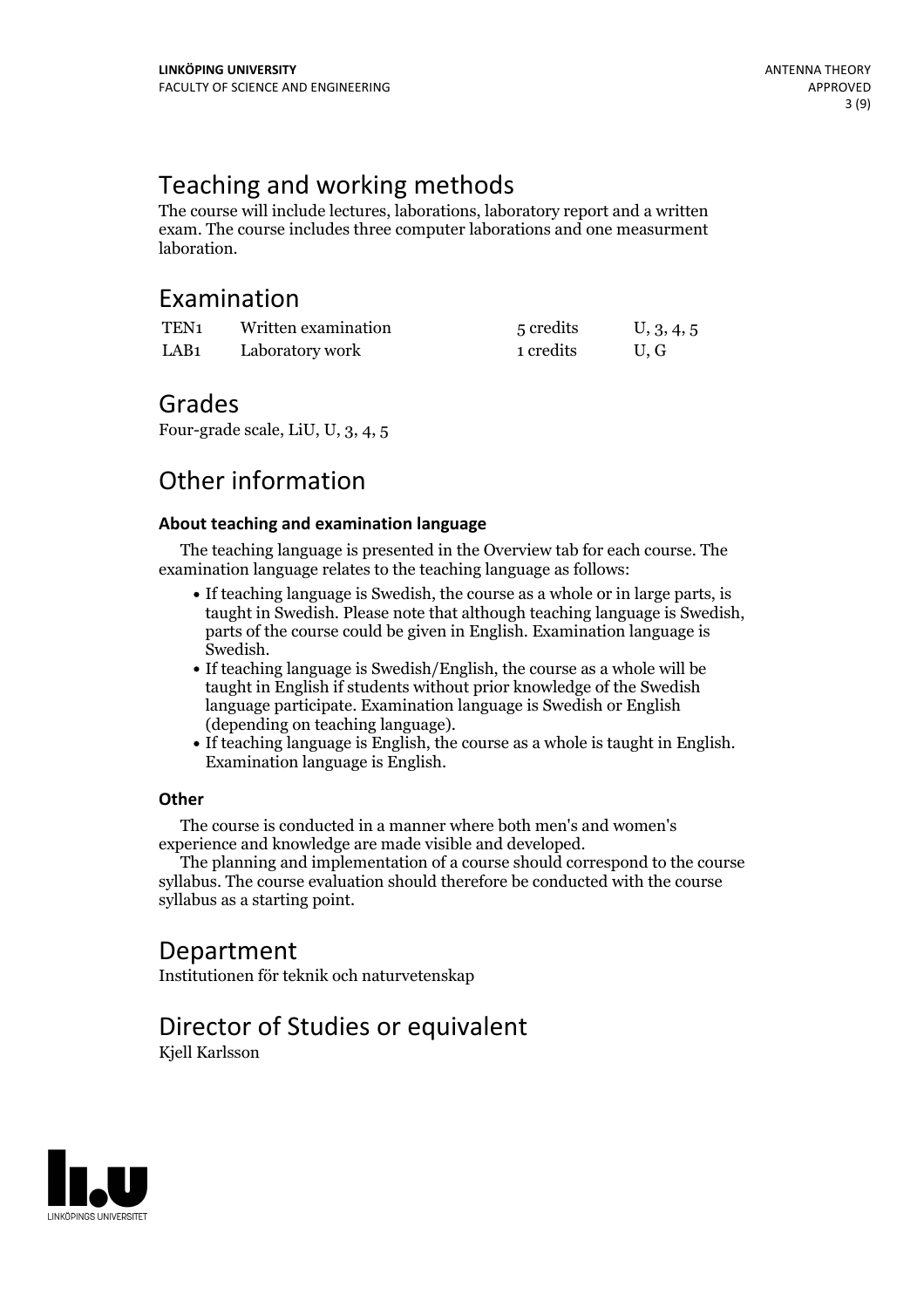### Examiner

Magnus Karlsson

# Education components

Preliminary scheduled hours: 44 h Recommended self-study hours: 116 h

# Course literature

#### **Books**

Balanis, Constantine A., (2016) *Antenna theory : analysis and design* 4. ed. Hoboken, NJ : Wiley, <sup>2016</sup> ISBN: 9781118642061<br>Older editions are still ok. Older editions are still ok. Nordling, Carl, Österman, Jonny, (2006) *Physics handbook for science and engineering* 8., [rev.] ed. Lund : Studentlitteratur, 2006 ISBN: 9144044534, 9789144044538 Or equivalent handbook. Vincent F. Fusco, (2005) *Foundations of Antenna Theory and Techniques* Harlow : Prentice Hall, 2005. ISBN: <sup>0</sup> <sup>130</sup> <sup>26267</sup> <sup>6</sup> Pearson Education Limited

#### **Compendia**

Course specific formula sheet, handout

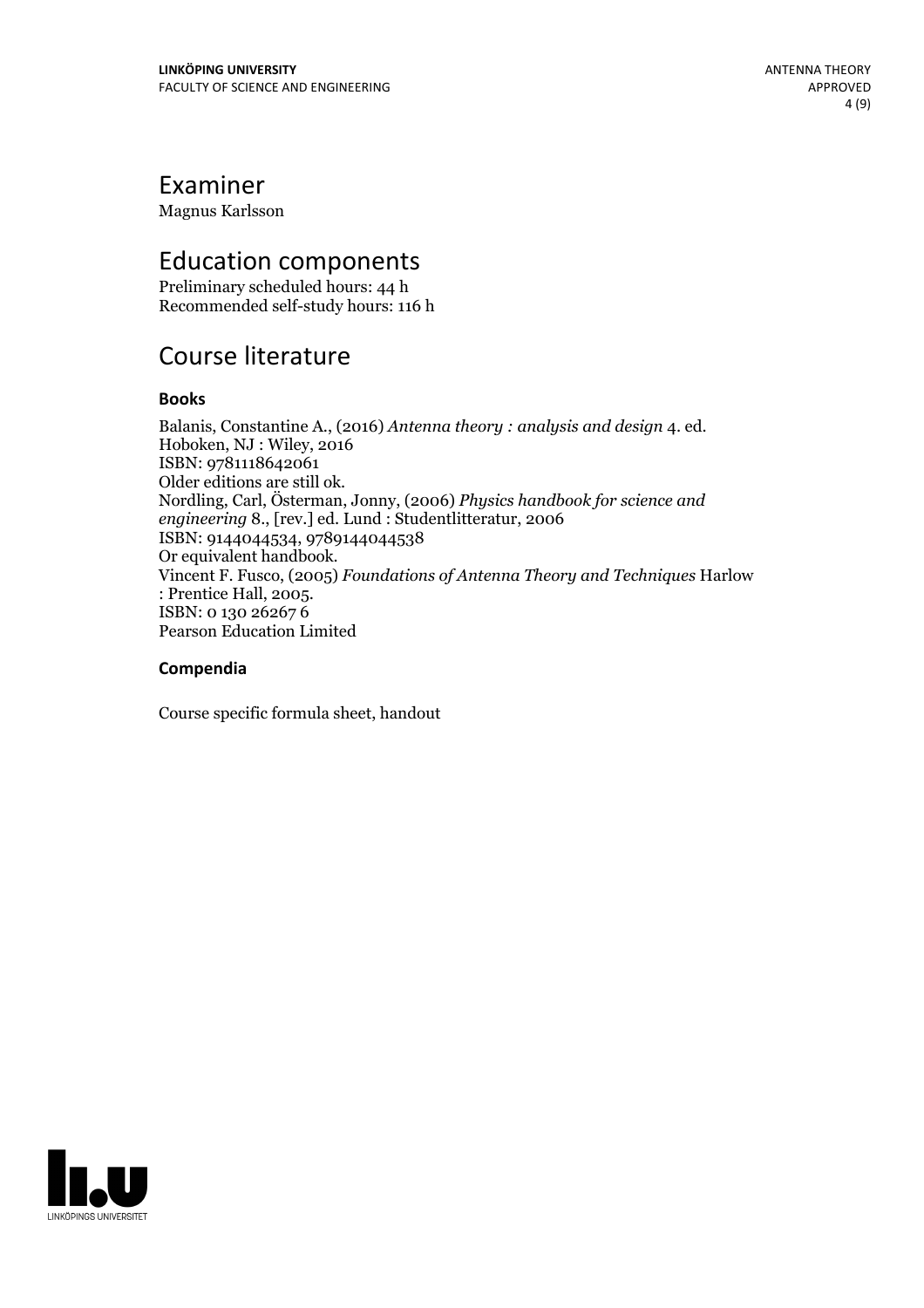# **Common rules**

### **Course syllabus**

A syllabus must be established for each course. The syllabus specifies the aim and contents of the course, and the prior knowledge that a student must have in order to be able to benefit from the course.

### **Timetabling**

Courses are timetabled after a decision has been made for this course concerning its assignment to a timetable module.

#### **Interrupting a course**

The vice-chancellor's decision concerning regulations for registration, deregistration and reporting results (Dnr LiU-2015-01241) states that interruptions in study are to be recorded in Ladok. Thus, all students who do not participate in a course for which they have registered must record the interruption, such that the registration on the course can be removed. Deregistration from <sup>a</sup> course is carried outusing <sup>a</sup> web-based form: https://www.lith.liu.se/for-studenter/kurskomplettering?l=en.

### **Cancelled courses**

Courses with few participants (fewer than 10) may be cancelled or organised in a manner that differs from that stated in the course syllabus. The Dean is to deliberate and decide whether a course is to be cancelled or changed from the course syllabus.

### **Guidelines relatingto examinations and examiners**

For details, see Guidelines for education and examination for first-cycle and second-cycle education at Linköping University, Dnr LiU-2019-00920 (http://styrdokument.liu.se/Regelsamling/VisaBeslut/917592).

An examiner must be employed as a teacher at LiU according to the LiU Regulations for Appointments, Dnr LiU-2017-03931 (https://styrdokument.liu.se/Regelsamling/VisaBeslut/622784). For courses in second-cycle, the following teachers can be appointed as examiner: Professor (including Adjunct and Visiting Professor), Associate Professor (including Adjunct), Senior Lecturer (including Adjunct and Visiting Senior Lecturer), Research Fellow, or Postdoc. For courses in first-cycle, Assistant Lecturer (including Adjunct and Visiting Assistant Lecturer) can also be appointed as examiner in addition to those listed for second-cycle courses. In exceptional cases, a Part-time Lecturer can also be appointed as an examiner at both first- and second cycle, see Delegation of authority for the Board of Faculty of Science and Engineering.

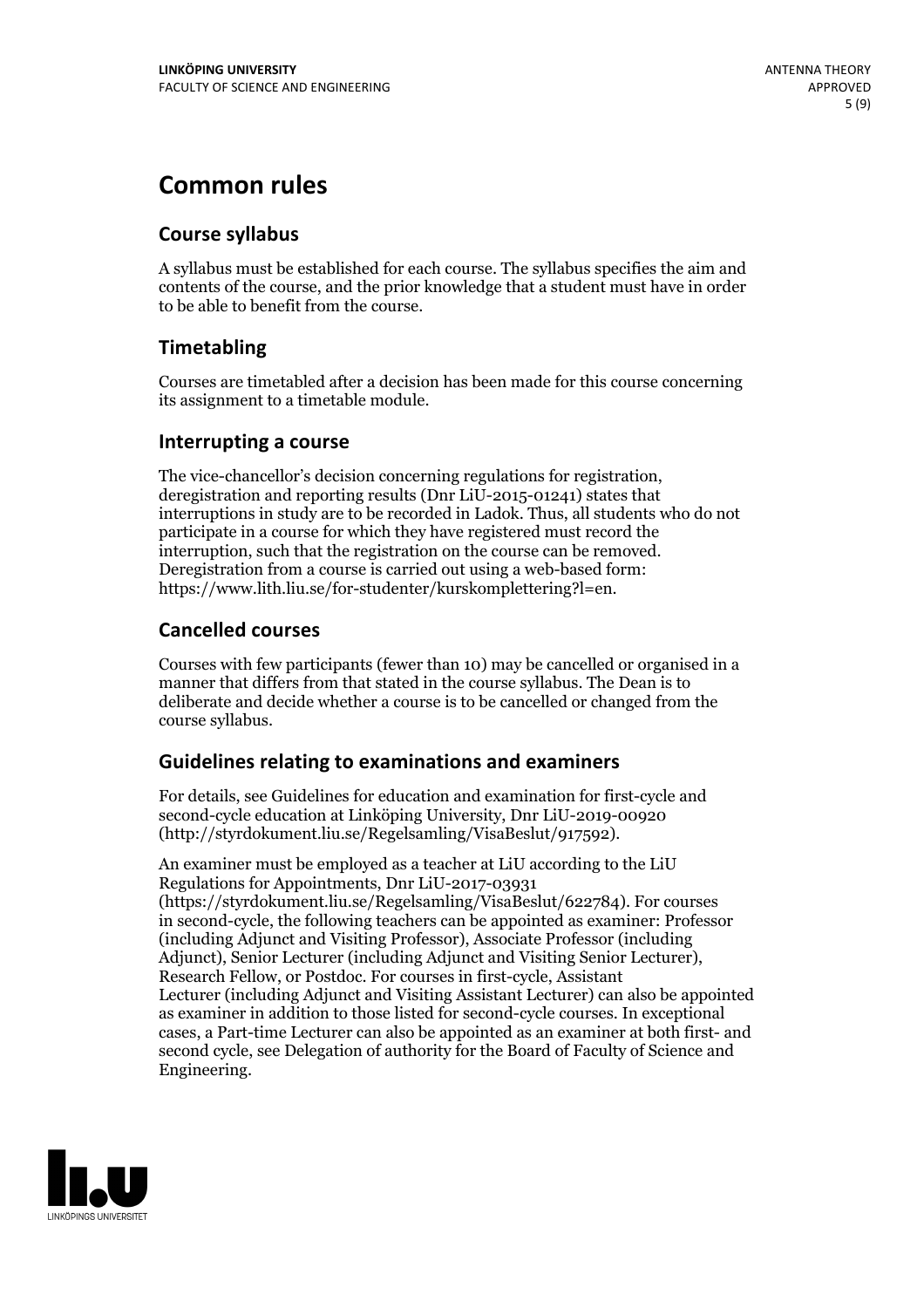### **Forms of examination**

#### **Principles for examination**

Written and oral examinations and digital and computer-based examinations are held at least three times a year: once immediately after the end of the course, once in August, and once (usually) in one of the re-examination periods. Examinations held at other times are to follow a decision of the board of studies.

Principles for examination scheduling for courses that follow the study periods:

- courses given in VT1 are examined for the first time in March, with re-examination in June and August
- courses given in VT2 are examined for the first time in May, with re-examination in August and October
- courses given in HT1 are examined for the first time in October, with re-examination in January and August
- courses given in HT2 are examined for the first time in January, with re-examination in March and in August.

The examination schedule is based on the structure of timetable modules, but there may be deviations from this, mainly in the case of courses that are studied and examined for several programmes and in lower grades (i.e. 1 and 2).

Examinations for courses that the board of studies has decided are to be held in alternate years are held three times during the school year in which the course is given according to the principles stated above.

Examinations for courses that are cancelled orrescheduled such that they are not given in one or several years are held three times during the year that immediately follows the course, with examination scheduling that corresponds to the scheduling that was in force before the course was cancelled or rescheduled.

When a course is given for the last time, the regular examination and two re-<br>examinations will be offered. Thereafter, examinations are phased out by offering three examinations during the following academic year at the same times as the examinations in any substitute course. If there is no substitute course, three examinations will be offered during re-examination periods during the following academic year. Other examination times are decided by the board of studies. In all cases above, the examination is also offered one more time during the academic year after the following, unless the board of studies decides otherwise.

If a course is given during several periods of the year (for programmes, or on different occasions for different programmes) the board or boards of studies determine together the scheduling and frequency of re-examination occasions.

#### **Retakes of other forms of examination**

Regulations concerning retakes of other forms of examination than written examinations and digital and computer-based examinations are given in the LiU guidelines for examinations and examiners, http://styrdokument.liu.se/Regelsamling/VisaBeslut/917592.

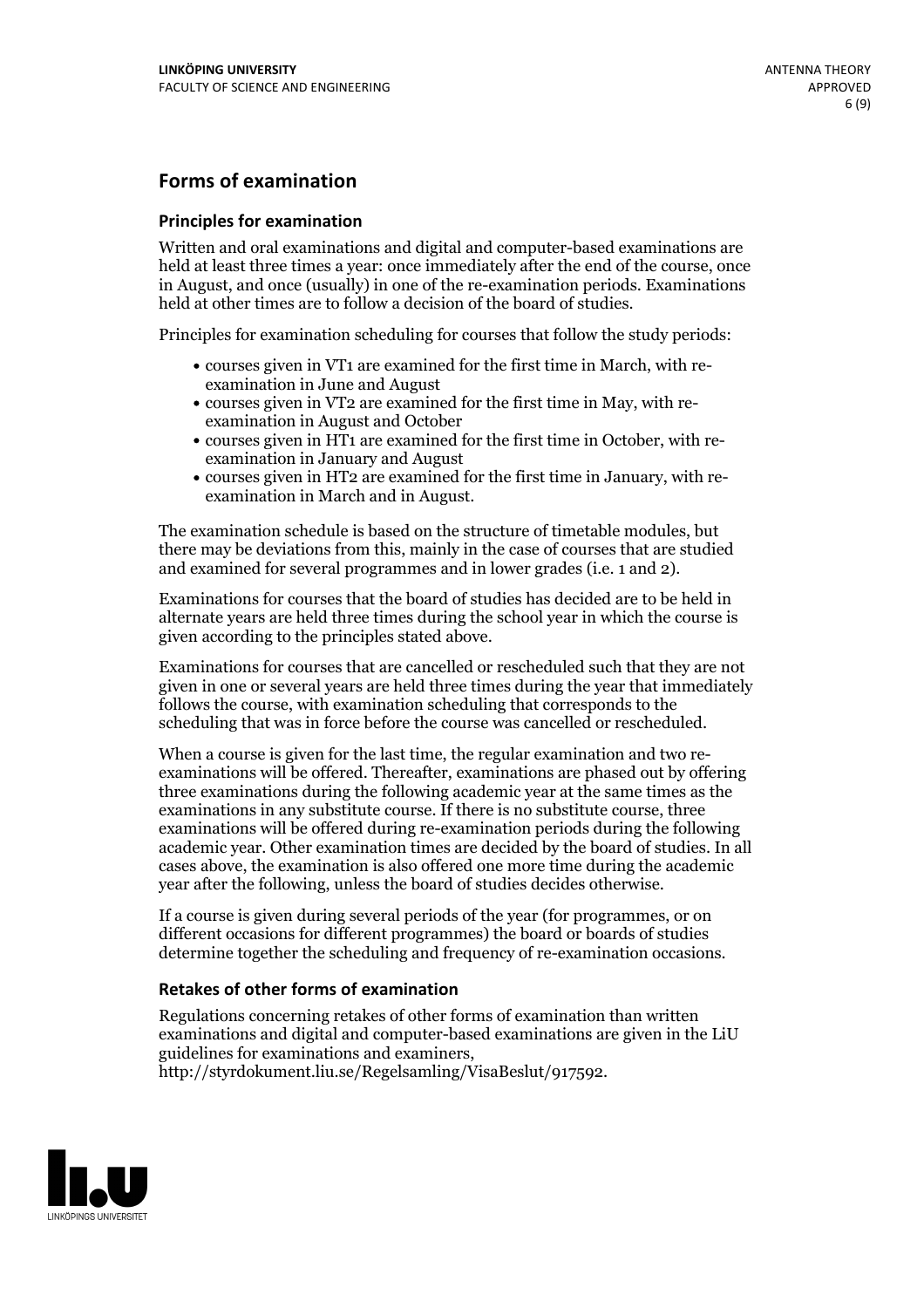#### **Registration for examination**

Until January 31 2021, the following applies according to previous guidelines: In order to take an written, digital or computer-based examination student must register in advance at the Student Portal during the registration period, which Candidates are informed of the location of the examination by email, four days in advance. Students who have not registered for an examination run the risk of being refused admittance to the examination, if space is not available.

From February 1 2021, new guidelines applies for registration for written, digital or computer-based examination, Dnr LiU-2020-02033 (https://styrdokument.liu.se/Regelsamling/VisaBeslut/622682).

Symbols used in the examination registration system:

\*\* denotes that the examination is being given for the penultimate time.

\* denotes that the examination is being given for the last time.

#### **Code of conduct for students during examinations**

Details are given in a decision in the university's rule book: http://styrdokument.liu.se/Regelsamling/VisaBeslut/622682.

#### **Retakes for higher grade**

Students at the Institute of Technology at LiU have the right to retake written examinations and digital and computer-based examinations in an attempt to achieve a higher grade. This is valid for all examination components with code "TEN", "DIT" and "DAT". The same right may not be exercised for other examination components, unless otherwise specified in the course syllabus.

A retake is not possible on courses that are included in an issued degree diploma.

#### **Grades**

The grades that are preferably to be used are Fail (U), Pass (3), Pass not without distinction  $(4)$  and Pass with distinction  $(5)$ .

- Grades U, 3, 4, 5 are to be awarded for courses that have written or digital examinations.<br>• Grades Fail (U) and Pass (G) may be awarded for courses with a large
- degree of practical components such as laboratory work, project work and
- $\bullet$  Grades Fail (U) and Pass (G) are to be used for degree projects and other independent work.

#### **Examination components**

The following examination components and associated module codes are used at the Faculty of Science and Engineering:

Grades U, 3, 4, 5 are to be awarded for written examinations (TEN) and

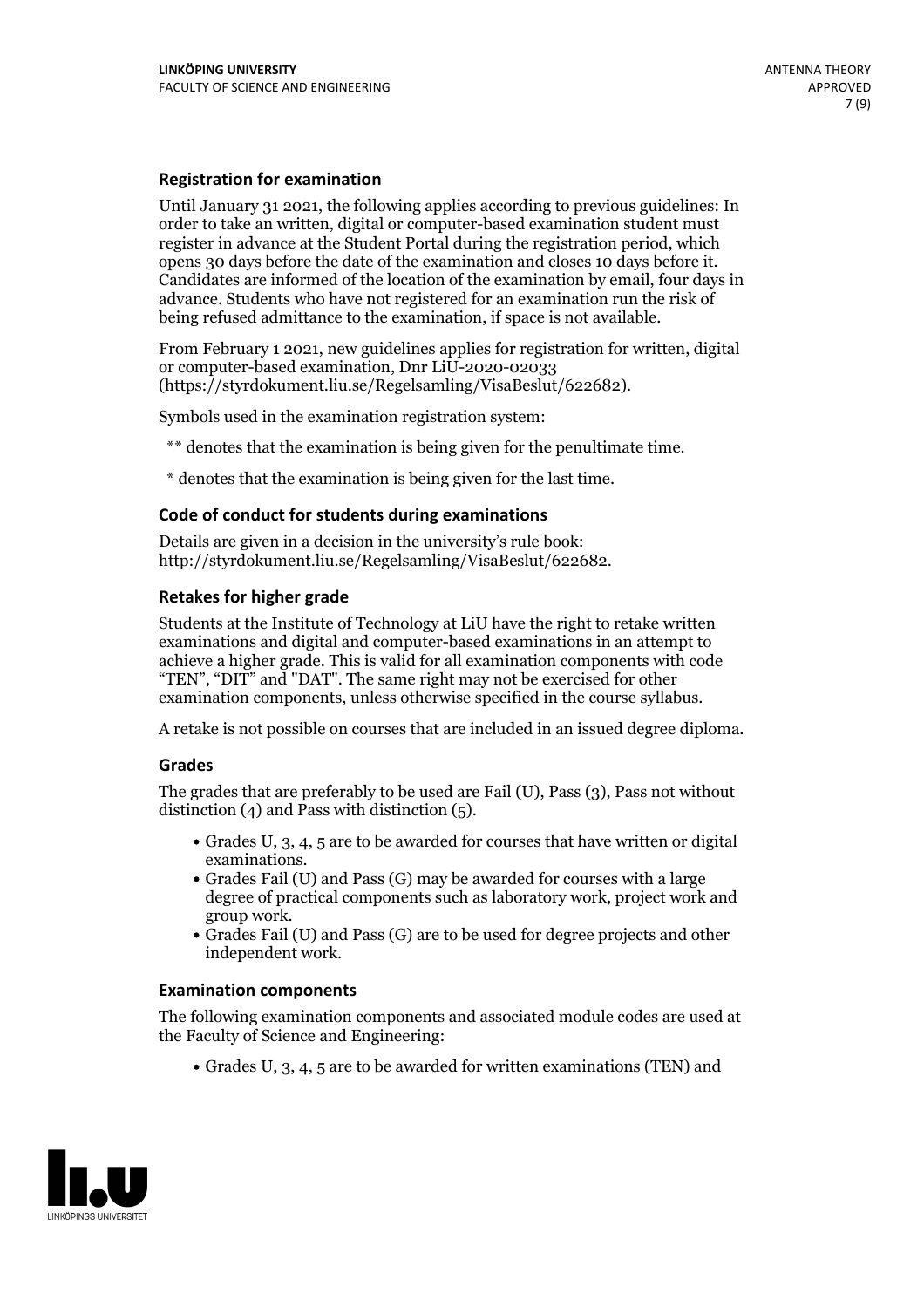- digital examinations (DIT).<br>• Examination components for which the grades Fail (U) and Pass (G) may be awarded are laboratory work (LAB), project work (PRA), preparatory written examination (KTR), digital preparatory written examination (DIK), oral examination (MUN), computer-based examination (DAT), home
- assignment (HEM), and assignment (UPG).<br>• Students receive grades either Fail (U) or Pass (G) for other examination components in which the examination criteria are satisfied principally through active attendance such as tutorial group (BAS) or examination item
- (MOM).<br>• Grades Fail (U) and Pass (G) are to be used for the examination components Opposition (OPPO) and Attendance at thesis presentation (AUSK) (i.e. part of the degree project).

In general, the following applies:

- 
- Mandatory course components must be scored and given <sup>a</sup> module code. Examination components that are not scored, cannot be mandatory. Hence, it is voluntary to participate in these examinations, and the voluntariness must be clearly stated. Additionally, if there are any associated conditions to the examination component, these must be clearly stated as well.<br>• For courses with more than one examination component with grades
- U,3,4,5, it shall be clearly stated how the final grade is weighted.

For mandatory components, the following applies: If special circumstances prevail, and if it is possible with consideration of the nature ofthe compulsory component, the examiner may decide to replace the compulsory component with another equivalent component. (In accordance with the LiU Guidelines for education and examination for first-cycle and second-cycle education at Linköping University, http://styrdokument.liu.se/Regelsamling/VisaBeslut/917592).

For written examinations, the following applies: If the LiU coordinator for students with disabilities has granted a student the right to an adapted examination for a written examination in an examination hall, the student has the right to it. If the coordinator has instead recommended for the student an adapted examination or alternative form of examination, the examiner may grant this if the examiner assesses that it is possible, based on consideration of the course objectives. (In accordance with the LiU Guidelines for education and examination for first-cycle and second-cycle education at Linköping University, http://styrdokument.liu.se/Regelsamling/VisaBeslut/917592).

#### **Reporting of examination results**

The examination results for a student are reported at the relevant department.

#### **Plagiarism**

For examinations that involve the writing of reports, in cases in which it can be assumed that the student has had access to other sources (such as during project work, writing essays, etc.), the material submitted must be prepared in accordance